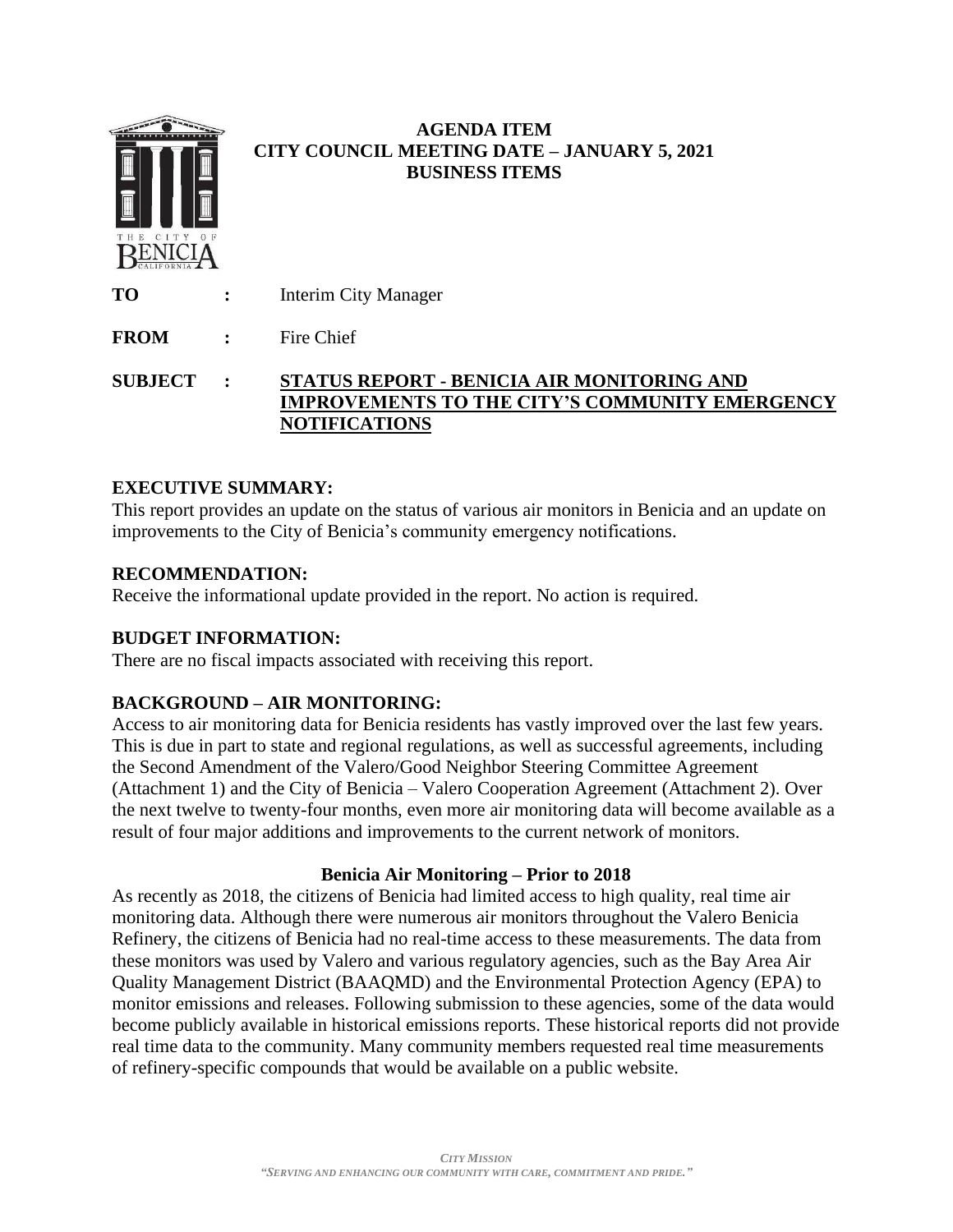#### **Benicia Air Monitoring – 2018 to Present**

One of the improvements to the network of air monitors started with BAAQMD's Regulation 12, Rule 15. Among other components, Regulation 12, Rule 15 required Bay Area refineries to implement fenceline air monitoring programs. While there have been some setbacks in the implementation of Regulation 12, Rule 15, Valero, as a result of separate agreements with the City, moved forward and implemented their fenceline monitoring program ahead of regulatory requirements. Valero installed BAAQMD-approved fenceline air monitors by the end of 2018. Valero also incorporated data from three pre-existing ground level monitors and developed a public website with live data from the fenceline and ground level monitors. For the last two years, Benicia residents have had real-time access to this high quality, informative, and pertinent data.

In addition to the newly accessible fenceline and ground level monitors, the Benicia Fire Department now deploys multiple highly sensitive portable gas and vapor detection monitors. These were provided to the fire department as a component of the City of Benicia – Valero Cooperation Agreement. Fire Department staff have been trained to evaluate readings in order to make science-based determinations of potential threats to the community.

#### **Benicia Air Monitoring – Improvements Planned Over the Next 12 to 24 Months**

Benicia's current access to quality air monitoring data is better than most cities' access. Still, over the next twelve to twenty-four months, even more air monitoring data will be available as a result of the following major additions to the current network:

- 1. BCAMP Community Air Monitor
- 2. BAAQMD Community Air Monitor
- 3. Addition of H2S Open Path Technology
- 4. Addition of Path-4 to Valero's Open Path Fenceline Air Monitors

#### **1. BCAMP Community Air Monitor**

In March of 2019, as part of the Second Amendment of the Valero/Good Neighbor Steering Committee Agreement, Valero agreed to provide \$460,000 for the operation and management of the Benicia Community Air Monitoring Program (BCAMP). Per the agreement, BCAMP is to secure an independently contracted air monitoring company to manage raw data collection, analyze data, maintain air monitoring equipment, and provide related services, including operation of an educational public website that presents data collected and provides related information about public health guidelines as related to ambient air quality. Additionally, to resolve a dispute over the custody, ownership, and operation of an existing air monitoring system and equipment, including a trailer and instrumentation, Valero agreed to give said equipment to BCAMP.

Since the approval of the agreement, BCAMP has become incorporated, formed a board of directors (Board), and developed bylaws. In Spring 2020, BCAMP received its nonprofit 501(c)(3) designation. Following the designation, the Board initiated the hiring process for an air-monitoring contractor and selected Argos Scientific. The Board also found a permanent location for the station on Bayshore Road. The air monitoring equipment and trailer purchased by Valero under prior agreements were transferred to the new site. Older air monitors and meteorological equipment were upgraded. Solar panels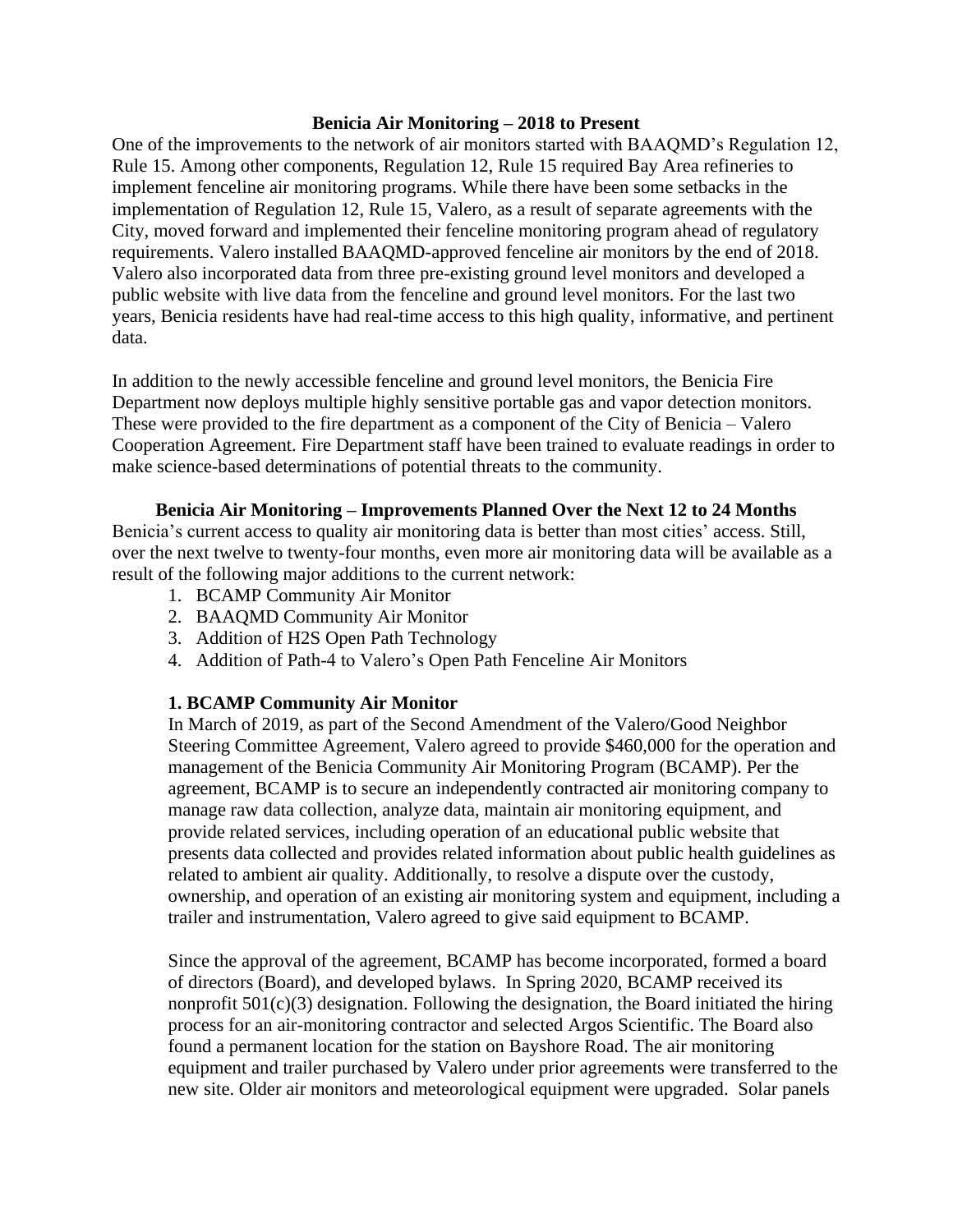and batteries were purchased, and a new meter is being installed at the site to provide backup power. A website that will show live monitoring data is under development and will go public once the system is up and running.

The array of monitors that comprise the BCAMP system will measure the concentration of gases typically found in urban air and will be available for public review in real time. Major sources of pollutants include traffic caused by automobiles, ships, and trains, the Port of Benicia, Valero and other Contra Costa County refineries, other industrial sites, and finally, brackish wetlands. Gases that will be detected include Volatile Organic Compounds (VOCs), Benzene, Toluene, Ethylbenzene, Xylene, Sulfur Dioxide, Black Carbon, Ozone, and Particulate Matter (PM2.5).

BCAMP is unable to provide a specific date for when the station will be operational or when the website will be functional for public use. They stated that they expect operations to commence and the website to be live sometime in 2021.

## **2. BAAQMD Community Air Monitor**

BAAQMD has committed to a dedicated "real time" air monitoring system located within the Benicia community. City staff attended a meeting involving BAAQMD and the Benicia Unified School District on April 27, 2020. BAAQMD presented its findings that Robert Semple Elementary School was the preferred location for the air monitoring system. The school district expressed significant concerns about the site. A second meeting was scheduled for July 28, 2020, to discuss the Robert Semple location. At the July 28, 2020 meeting, the school district discussed possible issues, including student safety, site access issues, and pre-existing plans for the location. In response, the City Fire Chief suggested BAAQMD consider City-owned properties, as they could involve less obstacles.

On August 20, 2020, the City Fire Chief met with BAAQMD staff to discuss their needs for a site and the types of City property that could be feasible. Fire Department staff obtained a list of 29 City-owned properties with the potential to meet BAAQMD's requirements. The list, maps, and details such as security, access to power, surrounding obstructions, and elevation were provided to BAAQMD on September 1, 2020. On November 2<sup>nd</sup> and 3<sup>rd</sup>, Fire Department staff provided site visits of all 29 properties to BAAQMD staff.

BAAQMD is currently analyzing the sites based on information gleaned from the site visits. Upon completion, they will present the City with a refined list of sites and host a public meeting to present their recommendation. Once the location is selected, BAAQMD will begin installing the air monitoring system.

#### **3. Addition of H2S Open Path Technology**

BAAQMD's Regulation 12, Rule 15 included a requirement for fenceline air monitoring at all Bay Area refineries. Valero submitted their Air Monitoring Plan (AMP) to BAAQMD and it was approved. The requirement for fenceline air monitoring included a Hydrogen Sulfide (H2S) monitoring component. However, the technology had not yet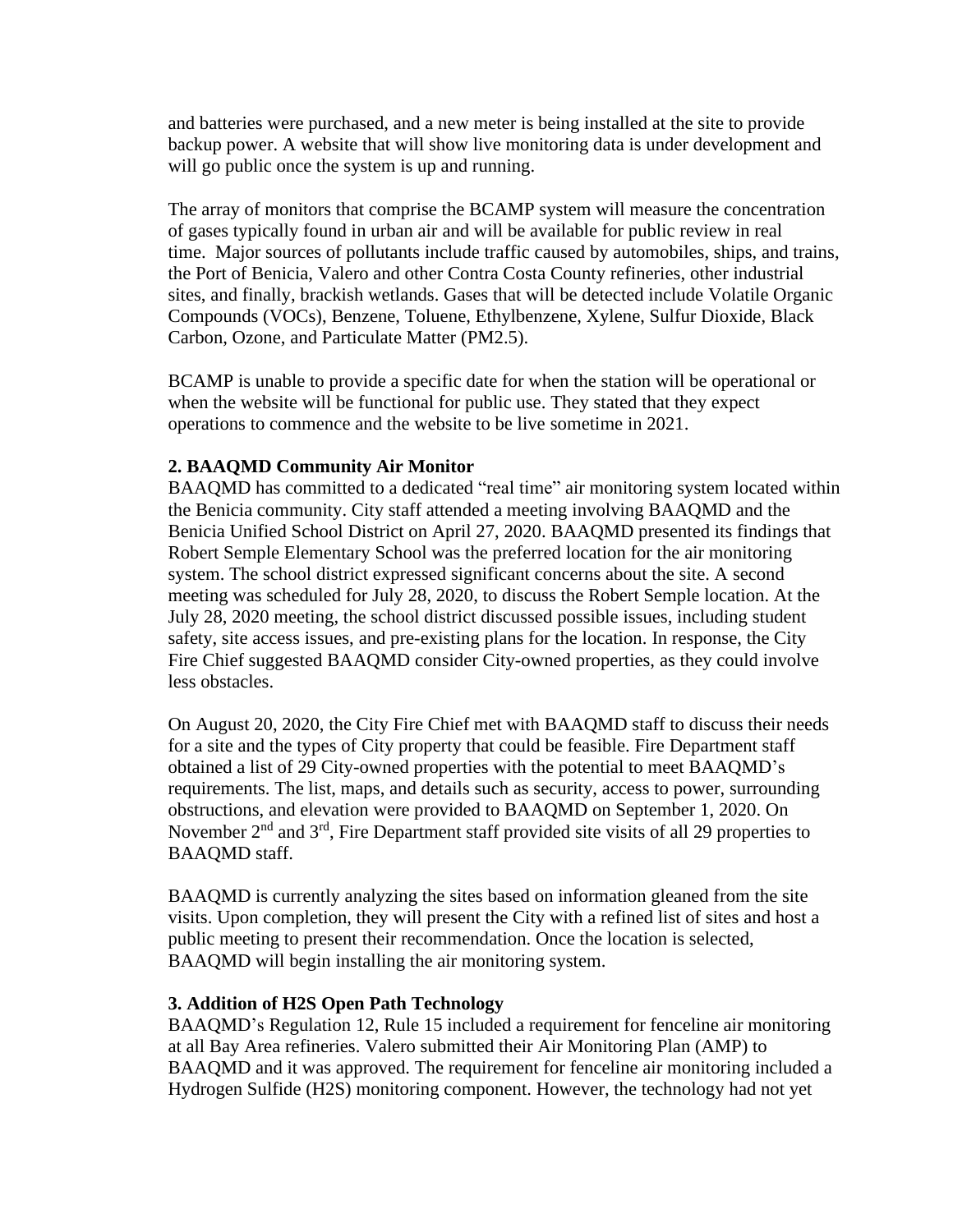been fully developed. Valero and the City agreed to move forward with Valero's fenceline monitoring program ahead of BAAQMD's regulatory requirements. Due to moving forward earlier than mandated by BAAQMD, the production of the instrumentation for open path H2S (Hydrogen Sulfide) monitoring that Valero purchased as a component of their fenceline monitoring program was not yet fully tested by the manufacturer. As a result, it monitored imperfectly in some situations.

BAAQMD originally gave Valero until December 8, 2018 to select an approach to monitoring H2S and until June 8, 2020 to begin operation. Since then, BAAQMD has acknowledged the complex challenges of open path H2S air monitoring. The H2S open path system is a new technology and involves challenges with data accuracy and ambient atmosphere interferences. Because of these difficulties, BAAQMD has extended the implementation date for this system on eight occasions, starting with the original approval on June 8, 2018. In all eight extension letters, BAAQMD writes, "The District anticipates that a method for open path monitoring of H2S will be validated in the next few months." The most recent letter extends the required operation date to December 21, 2021. The following is a list of these eight extension letters:

- June 8, 2018 "Approval of Regulation 12, Rule 15 Air Monitoring Plan" (Attachment 3). This letter approved Valero's AMP and allowed until two years from the date of the letter, June 8, 2020, to begin operation.
- December 6, 2018 "Air Monitoring Plan Notification of Extension for H2S Monitoring Selection Submittal" (Attachment 4). This letter extended the deadline to begin operation to December 6, 2020.
- March 6, 2019 "Air Monitoring Plan Notification of Extension for H2S Monitoring Selection Submittal" (Attachment 5). This letter extended the deadline to begin operation to March 6, 2021.
- September 17, 2019 "Air Monitoring Plan Notification of Extension for H2S Monitoring Selection Submittal" (Attachment 6). This letter extended the deadline to begin operation to March 17, 2021.
- December 19, 2019 "Air Monitoring Plan Notification of Extension for H2S Monitoring Selection Submittal" (Attachment 7). This letter extended the deadline to begin operation to March 19, 2021.
- March 20, 2020 "Air Monitoring Plan Notification of Extension for H2S Monitoring Selection Submittal" (Attachment 8). This letter extended the deadline to begin operation to June 20, 2021.
- June 19, 2020 "Air Monitoring Plan Notification of Extension for H2S Monitoring Selection Submittal" (Attachment 9). This letter extended the deadline to begin operation to September 19, 2021.
- September 21, 2020 "Air Monitoring Plan Notification of Extension for H2S Monitoring Selection Submittal" (Attachment 10). This letter extended the deadline to begin operation to December 21, 2021.

All of this information is available on the Air Monitoring page of the City's Public Information Bank website: [https://www.ci.benicia.ca.us/publicinfobank.](https://www.ci.benicia.ca.us/publicinfobank)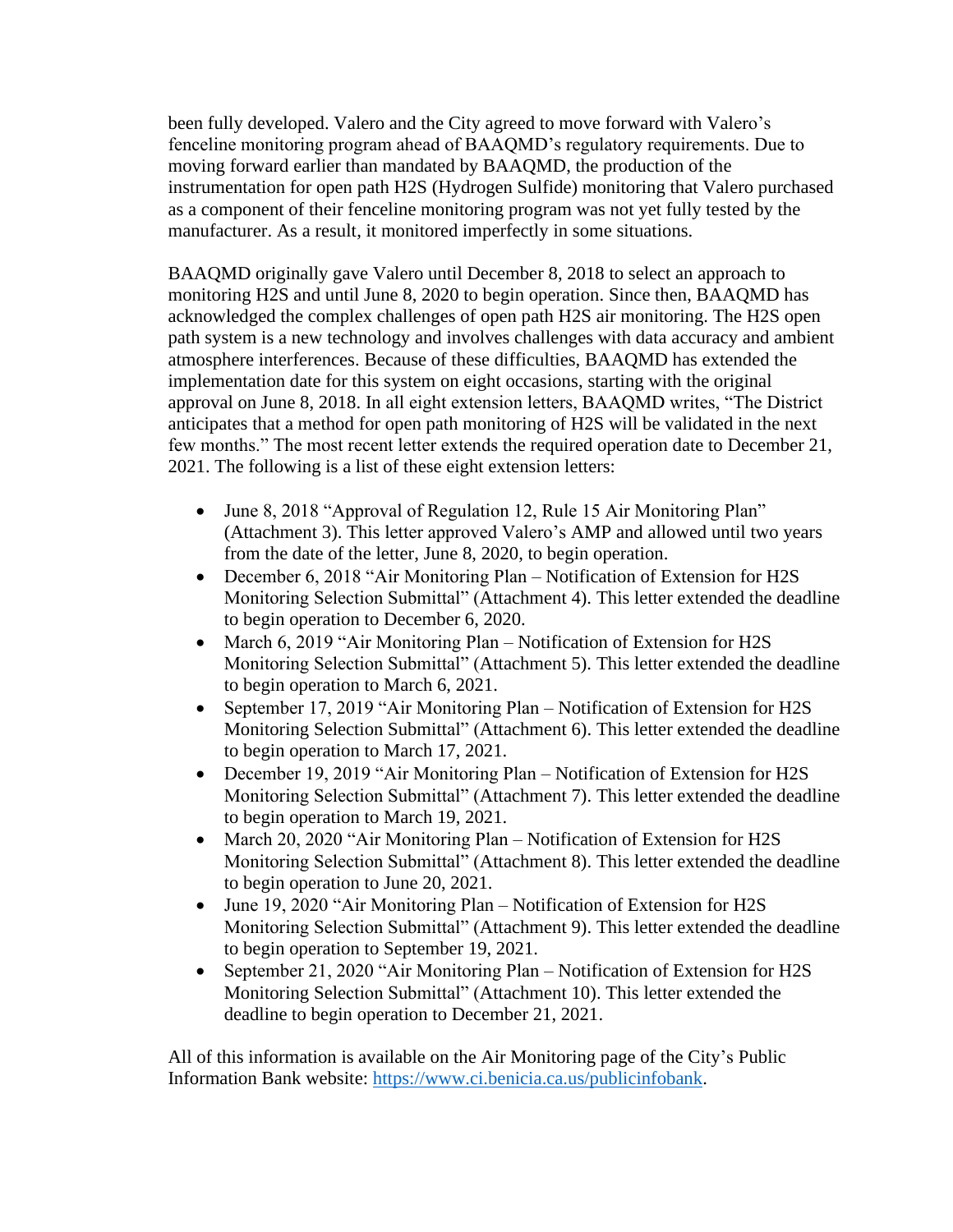On September 23, 2020, BAAQMD informed the City Fire Chief that the H2S open path system technology is in the trial stage by a manufacturer. If successful, the technology will be available to Bay Area refineries in the beginning of 2021.

Benicia's position at the forefront of air monitoring technology provides residents with a uniquely detailed understanding of air quality within the City. This position also presents unique frustrations as technology lags behind impressive goals to keep the public informed about all aspects of air quality. While open path fenceline H2S technology is catching up, the community currently has access to Ground level H2S monitors. Experts in the field expect open path fenceline H2S technology to be available in 2021.

## **4. Addition of Path-4 to Valero's Open Path Fenceline Air Monitors**

Valero completed installation of BAAQMD-approved fenceline air monitors in November 2018. This gave the residents of Benicia greater access to additional air monitoring data. However, some in the community expressed concern that, due to a wind analysis, the BAAQMD-approved plan left an area along the northwest border of Valero unmonitored.

In March 2019, the Second Amendment to the Valero/Good Neighbor Steering Committee Agreement was signed. One of the components of the amendment stated that Valero, at its own expense, would construct, install, and maintain the equipment required to expand the BAAQMD-approved fenceline monitoring program in order to address the northwest boundary of Valero. This section has been dubbed, "Path-4." Valero estimated the expenditure for this expansion to be approximately \$1.5 million. Valero also agreed to make the Path-4 data available to the public via Valero's air monitoring website.

The construction of Path-4 is delayed while Valero awaits the manufacturer's completion of open path H2S technology. BAAQMD expects a method for open path monitoring of H2S to be available in early 2021. Once approved, Valero anticipates beginning construction of Path-4.

## **BACKGROUND – COMMUNITY NOTIFICATIONS:**

Access to quality, detailed air monitoring data is informative but does not directly improve the safety of our community. For this, timely notifications are needed to communicate potential acute hazards in our air. Benicia's system of emergency notifications has also improved in recent years. The Benicia Fire Department has implemented numerous platforms to keep the public informed and plans to expand the program even further.

## **Community Notifications - History of Alerts in Benicia**

Much like the City's strides in air monitoring capability, critical emergency notifications have also advanced in recent years. Originally, Benicia emergency officials had few options to provide emergency notifications to the community. In 2001, the Benicia Fire Department installed seven large sirens strategically placed throughout the community. When emergency officials needed to communicate critical information, the sirens were activated, and residents would tune in to an AM radio station or local TV broadcast for instructions. The system was not without its challenges. Siren technology was designed around the time of World War II, before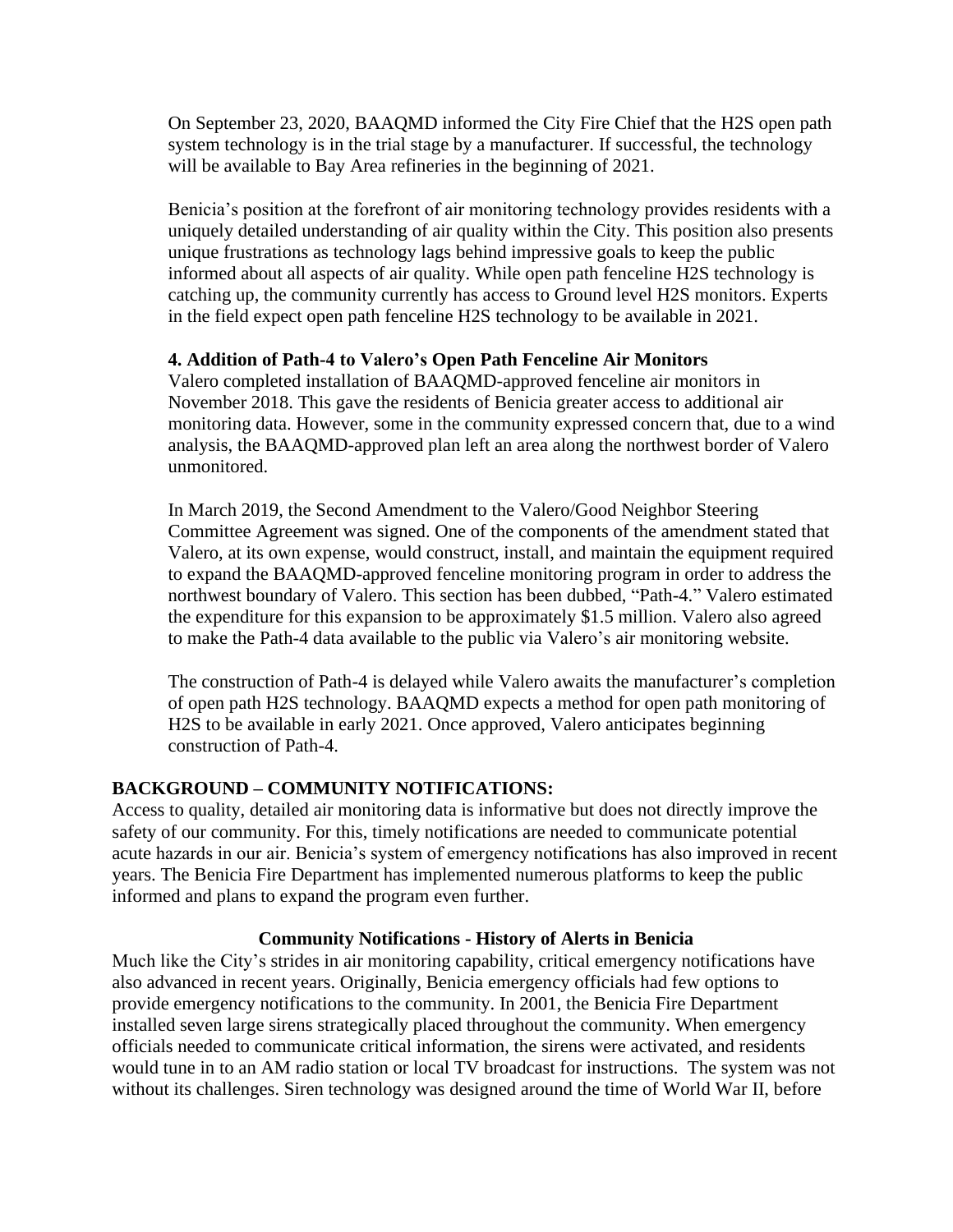houses became as insulated and thus more soundproof. As a result, not all residents were able to hear the sirens from inside their homes. There were also complications with updating the radio and TV broadcasts. In addition, the system experienced ongoing power failure issues. Finally, the sirens provided no information to residents out in the community away from TVs or radios.

In 2016, the Benicia Fire Department partnered with Everbridge, a mass notification and incident communications software, to create AlertBenicia. AlertBenicia allowed anyone living or working in Benicia to register for emergency alerts via mobile phone, land line phone, SMS text, email, the Everbridge app, or TTY / TTD devices. The system was also capable of sending Wireless Emergency Alerts (WEA) during significant events. WEA messages are sent to all mobile devices in a geographical area regardless of whether the device has been registered with AlertBenicia. Unlike the siren system, AlertBenicia enabled emergency officials to send detailed messages and instructions to targeted areas.

While Benicia Fire Department staff originally attempted to make the Everbridge alerts a countywide program, Solano County and other cities in the county chose not to participate. Instead, a Benicia-only AlertBenicia system launched in September 2016 with a robust public outreach campaign and has since been utilized for multiple incidents. Then, in 2018, after a relatively destructive fire season, Solano County adopted Benicia's Everbridge system. In June 2018, AlertBenicia transitioned to AlertSolano and began serving all of Solano County. As of December 2020, there are 19,991 contacts in Benicia who receive AlertSolano notifications.

In recent years, social media has become a prevalent tool for sharing information. As a result, the City has developed social media accounts to disseminate emergency and non-emergency information to the residents of Benicia.

#### **Community Notification - Challenges**

City officials strive to keep the public informed without overwhelming them with too many notifications. Most citizens want to know if there is a situation that could impact their safety. Others want to be informed about every incident, regardless of whether it constitutes a threat to public safety. This approach is risky as it can obscure important notifications within a mass of less-relevant messaging.

Historically, the Benicia Fire Department has performed a risk analysis of each situation and issued community alerts only for situations that pose a threat to public safety. Recently, some members of the community have requested alerts for all situations, regardless of Fire Department staff's risk analysis of the situation. Thus, the Fire Department has established an additional notification system for non-emergency incidents. The public can sign up for these notifications by visiting the City's Public Information Bank website,

[https://www.ci.benicia.ca.us/publicinfobank.](https://www.ci.benicia.ca.us/publicinfobank) They can sign up to receive email or text updates via the Non-Emergency Notifications online form. The Fire Department will post on social media about both emergency and non-emergency notifications.

#### **Community Notifications - Moving Forward into 2021**

To standardize the Fire Department's system of issuing community alerts, a formal plan is being developed and will be incorporated into the Public Information Annex of the City's Emergency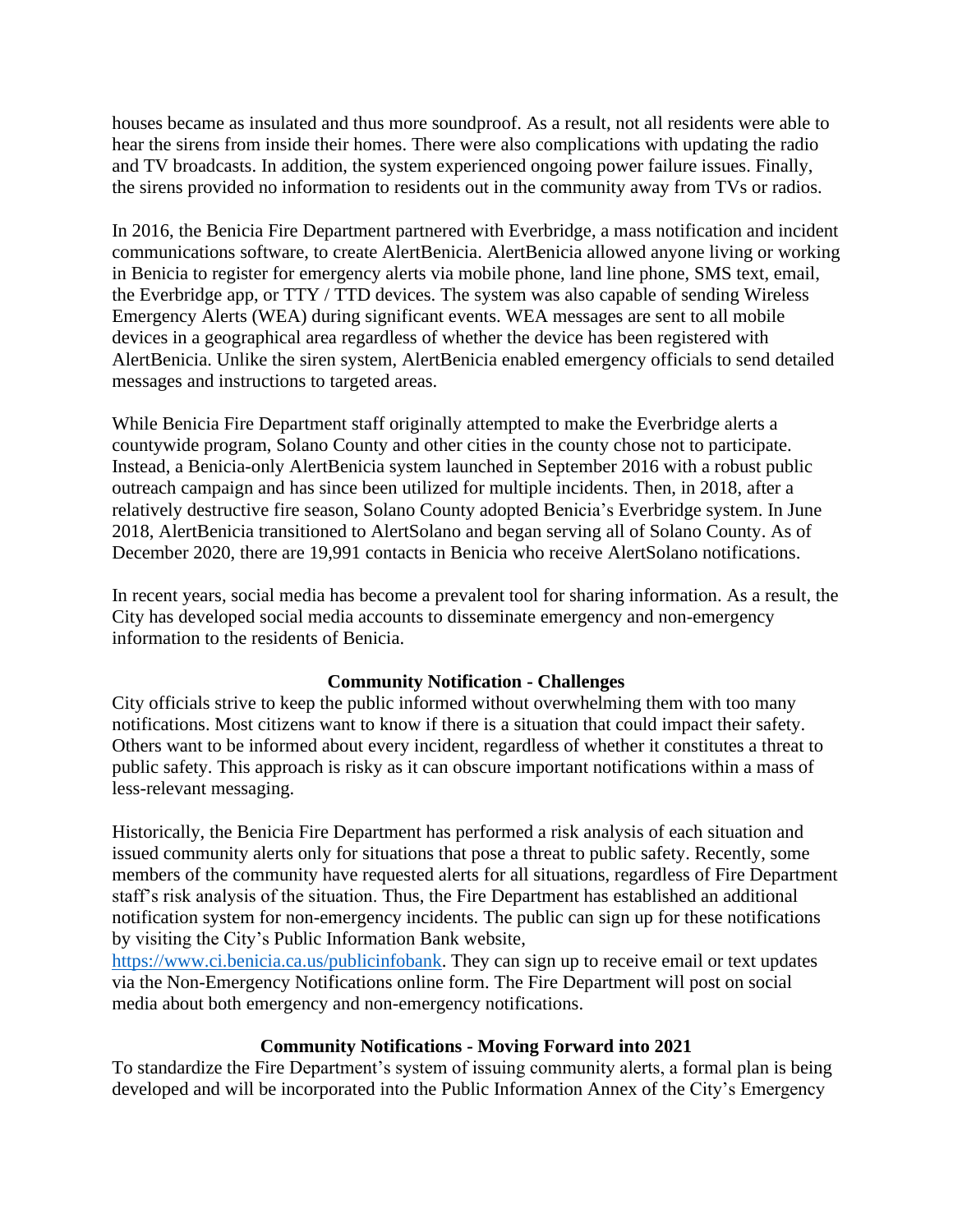Operation Plan (EOP). Benicia experienced significant impacts from wildfire smoke during Summer 2020. In an effort to standardize notifications and recommended actions, Benicia Fire Department staff developed a Wildfire Smoke – Air Quality Annex (Attachment 11). In the first quarter of 2021, the Fire Department will develop a similar guidance document for situations of poor air quality caused by situations other than wildfire smoke. The document will establish trigger points for common compounds based on established scientific recommendations. Community alerts will be based on established parameters of the readings for each chemical and associated recommended actions.

## **NEXT STEPS:**

Fire Department staff will continue to monitor progress made by BCAMP, BAAQMD, and Valero to improve air monitoring. They will also improve the quality of community notifications and incorporate Air Quality Annexes into the EOP.

### **ALTERNATIVE ACTIONS**:

The Council is not being asked to take action at this time.

| <b>General Plan</b> | Goal 4.1 Make community health and safety a high priority for Benicia |
|---------------------|-----------------------------------------------------------------------|
|                     | Goal 4.9 Ensure clean air for Benicia residents                       |
|                     | Goal 4.22 Update and maintain the City's Emergency Response Plan      |

| <b>Priority Based</b><br><b>Budgeting</b> | <b>Strategic City Result Impacted by this Agenda Item</b><br>The City Council and community identified six (6) key "Results" that establish the key<br>goals for which the City of Benicia aspires to achieve with our programs and services.<br>Agenda Items often influence multiple Results, the primary Result impacted by this<br>Agenda Item is (please check one): |
|-------------------------------------------|---------------------------------------------------------------------------------------------------------------------------------------------------------------------------------------------------------------------------------------------------------------------------------------------------------------------------------------------------------------------------|
|                                           | $\boxtimes$ Protect Community Health & Safety<br>$\Box$ Maintain & Enhance A High Quality of Life<br>$\Box$ Preserve & Enhance Infrastructure<br>Strengthen Economic & Fiscal Conditions<br>$\Box$ Protect & Enhance the Environment<br>$\Box$ High Performing Government                                                                                                 |
|                                           | City Programs Impacted by This Agenda Item (Top 3):<br>Emergency Response – Hazardous Materials Incidents and Containment<br>2. Valero Emergency Response and Monitoring<br>3.<br><b>Community Emergency Notification</b><br><b>Priority Based Budgeting (PBB) Website:</b><br>Coming soon will be a link to the City of Benicia's PBB website to learn                   |
|                                           | more about these programs and their costs.                                                                                                                                                                                                                                                                                                                                |